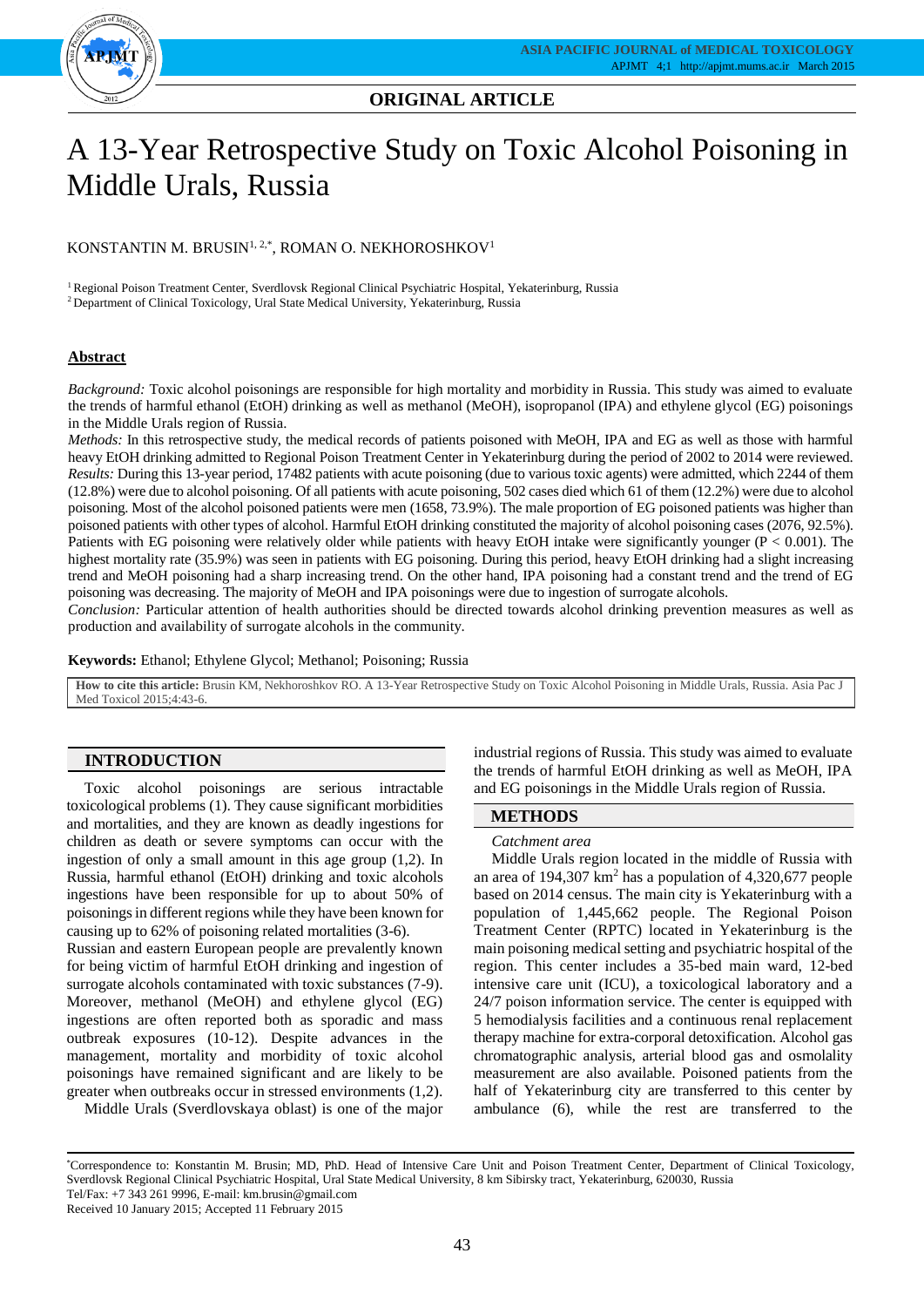Yekaterinburg City Poison Treatment Centre located in the opposite side of the city. Moreover, patients with severe acute poisonings are transferred from local hospitals located in towns and cities of the Middle Ural region to the RPTC. Nizhniy Tagil with 358,000 population is the only other city in the region, having its own local poison treatment center.

*Study design and variables*

In this retrospective study, the medical records of patients poisoned with MeOH, IPA and EG as well as those with harmful heavy EtOH drinking admitted to RPTC during the period of 2002 to 2014 were reviewed. Although EtOH is not generally categorized among toxic alcohols, heavy drinking of this substance may lead to toxic levels of EtOH in blood causing acute clinical complications and even death. Heavy EtOH intake was defined as a pattern of alcoholic beverage consumption that elevates the blood alcohol concentration to  $\geq$ 0.08%; which usually corresponds to  $\geq$  5 drinks on a single occasion for men or  $\geq$  4 drinks on a single occasion for women, generally within about 2 hours (13). All MeOH, IPA and EG poisoning cases were confirmed with gas chromatographic analysis. The data extracted from RPTC database includes age, gender and outcome of patients. Clinical findings of a series of patients with MeOH poisoning admitted to RPTC in recent years with complete medical profile and treatments delivered to them were also extracted and presented in this article.

*Statistical analysis*

The data collected were entered into Microsoft Excel software (Microsoft Corp., Redmond, WA, USA). The results are presented with frequency and percentage in tables and graphs. The age of patients in each type of poisoning is presented with median and interquartile range (IQR) and the difference of this variable among each type of poisoning is analyzed with Kruskal Wallis H-test. A p value of less than 0.05 was considered statistically significant.

## **RESULTS**

#### *General findings*

During this 13-year period, 17482 patients with acute poisoning (due to various toxic agents) were admitted to RPTC, which 2244 of them (12.8%) were due to alcohol poisoning. Of all patients with acute poisoning, 502 cases died which 61 of them (12.2%) were due to alcohol poisoning.

The demographic details and outcome of patients with alcohol poisoning are shown in table 1. As can be seen, most of the alcohol poisoned patients were men (1658, 73.9%). The male proportion of EG poisoned patients was higher than poisoned patients with other types of alcohol. Harmful EtOH

drinking constituted the majority of alcohol poisoning cases (2076, 92.5%). Patients with EG poisoning were relatively older while patients with heavy EtOH intake were significantly younger ( $P < 0.001$ ). The highest mortality rate (35.9%) was seen in patients with EG poisoning.

*Alcohol poisoning trends*

The trends of yearly poisonings and deaths due to MeOH, EG, IPA and heavy EtOH intake during 2002 to 2014 are shown in figure 1.

Poisoning cases due to heavy EtOH intake, except for the period of 2006-2009, generally showed an increasing trend (Figure 1A). It should be noted that in the mentioned period, the RPTC had to limit admission of EtOH poisoned patients and referring them to the other poison center in Yekaterinburg for two reasons: (a) polyhexamethylene guanidine hydrochloride (PHMG) mass exposures occurred during August 2006 to May 2007 which constrained the bed availability in the center, (b) ICU renovation process in the center during the years 2008 and 2009. Apart from heavy EtOH intake, other causes of toxic alcohol poisoning (MeOH, EtOH and IPA) were unexceptionally admitted to the center without any limitation within that time-frame.

As shown in figure 1B, the incidence of MeOH poisoning was increasing during this 13-year period, while the trend of number of deaths was relatively constant. For EG poisoning, except 3 peaks in the years 2003, 2007 and 2013, the general trend was decreasing and the number of deaths complied with this trend (Figure 1C). For IPA poisoning, if we overlook the year 2014, the general trend of total cases and related deaths was constant. In 2014, an outbreak of IPA poisoning occurred which slightly altered the monotonous of trend-line in figure 1D.

*Clinical findings of methanol poisoned patients* 

After reviewing available medical records of patients with MeOH poisoning; only 19 cases were found to have complete information. These cases were admitted to RPTC during 2009 to 2014. As shown in table 2, the most common clinical manifestations were tachycardia (84.2%), metabolic acidosis (68.4%), impaired vision (63.1%), reduced consciousness (63.1%) and respiratory depression (63.1%). All patients were admitted to ICU and received sodium bicarbonate. Hemodialysis and EtOH (as antidote) administered to 18 patients (94.7%) and intubation was done for 12 patients (63.2%).

#### **DISCUSSION**

In the present study, the trends of toxic alcohol poisonings in Middle Urals region in Russia was presented and analyzed. It was found that heavy EtOH drinking had a slight

**Table 1.** Demographic details and outcome of patients with alcohol poisoning during 2002 to 2014 in Middle Urals, Russia (n = 2244)

| Variables                                     | Toxic alcohol           |                        |                               |                                  |  |
|-----------------------------------------------|-------------------------|------------------------|-------------------------------|----------------------------------|--|
|                                               | Ethanol<br>$(n = 2076)$ | Methanol<br>$(n = 40)$ | Ethylene glycol<br>$(n = 78)$ | <i>s</i> opropanol<br>$(n = 50)$ |  |
| Percentage of all alcohol poisoning cases (%) | 92.5                    | 1.8                    | 3.4                           | 22.3                             |  |
| Male gender, $n$ $(\%)$                       | 1516 (73.0)             | 36(90.0)               | 71 (91.1)                     | 35(70.0)                         |  |
| Age (year), median (range)                    | $23.0(4-88)$            | $40.5(21-71)$          | 47.0 (16-72)                  | $42.5(15-70)$                    |  |
| Hospital mortality, $n$ (%)                   | 18(0.9)                 | 11(27.5)               | 28(35.9)                      | 4(8.0)                           |  |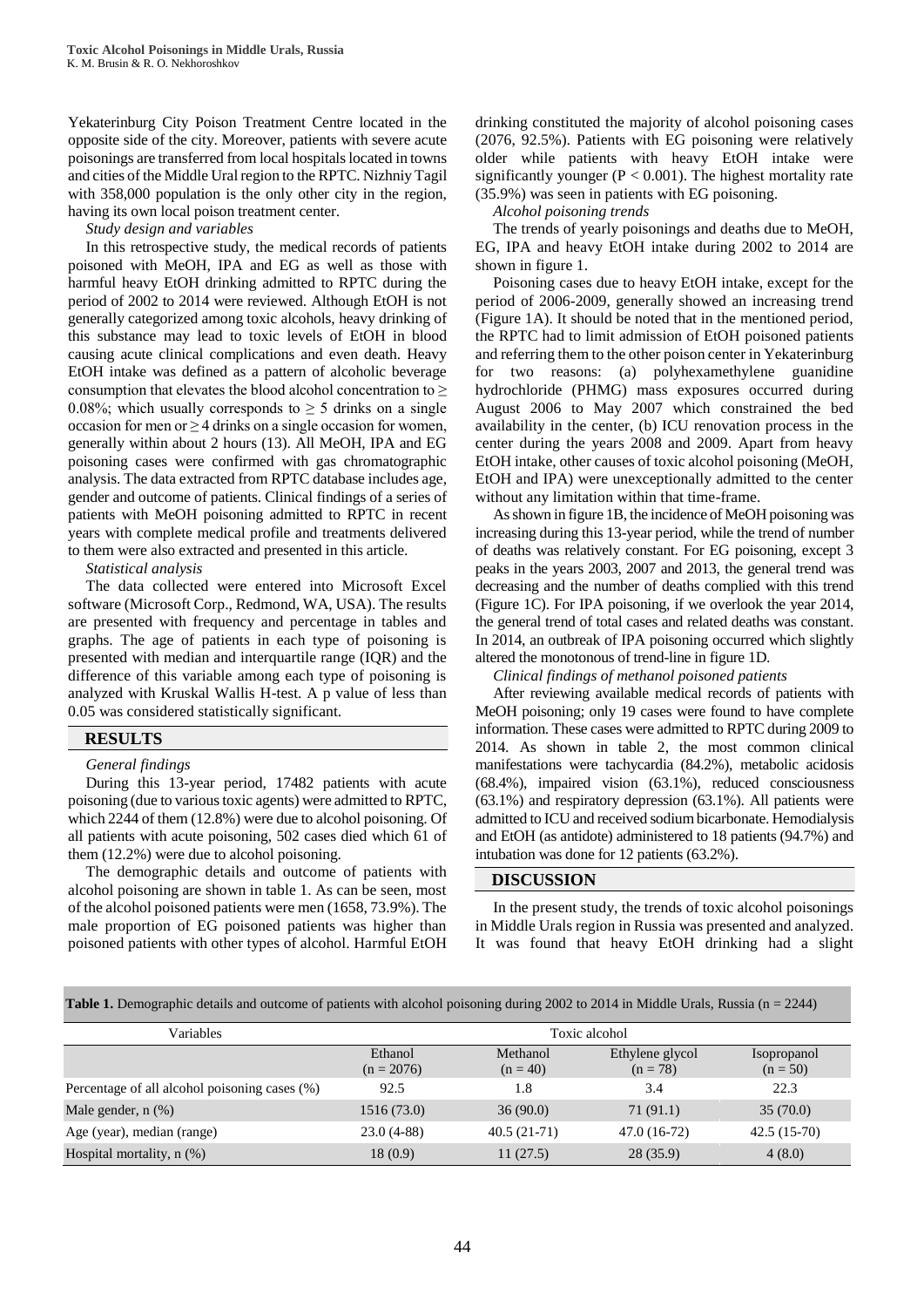

**Figure 1.** Trends of alcohol poisonings in Middle Urals, Russia, during 2002 to 2014: **A.** heavy ethanol inatke, **B.** methanol poisoning, **C.** ethylene glycol poisoning and **D.** Isopropanol poisoning. The total number of poisoning due to each type of alcohol in each year is indicated with "
in and the number of related deaths in each year is indicated with "
indicated with "
" and the treandline is indicated with "
-

increasing trend and MeOH poisoning had a sharp increasing trend. On the other hand, IPA poisoning had a constant trend and the trend of EG poisoning was decreasing.

According to the newest World Health Organization report on global status of alcohol and health, Russia has been categorized among the countries with highest score for risky pattern of EtOH drinking (14). Acute EtOH poisoning rates have been shown to be increasing in this country  $(4,14)$ . Some scientists have attributed this increase to social and economical transition in this country (15,16). Hence, alcohol drinking prevention measures should be prioritized.

Hazardous EtOH drinking and toxic alcohol ingestions play important roles in explaining high mortality in Russia, especially among men in working ages (3,17). MeOH poisoning increased sharply during the study period, although it remained to be in very limited numbers compared to EtOH poisoning. Epidemics of MeOH poisoning frequently occur across the globe (18). In countries like Iran and Bangladesh (19,20), outbreaks of MeOH poisoning cause high mortality and morbidity similar to Russia. However, there is slight difference between the causes of MeOH poisoning among these countries. While in Iran and Bangladesh illegal and uncontrolled production of alcoholic beverages results in MeOH contamination or sometimes adulteration (for attaining greater profit) (18-20), the MeOH-contaminated alcoholic drinks is not a (or at least a minor) health problem in Russia (21). In our cases, we found that a kind of glass washing liquid for cars was the cause of MeOH poisoning. According to Russian regulations this liquid should not contain MeOH,

though it contained. Most of our MeOH-poisoned patients consumed this substance as a surrogate alcohol.

Strict surveillance during production of this substance and proper labeling might have prevented these events. Nonetheless, it should be noted that consumption of surrogate alcohols is a serious problem in Russia (7-9). Most of individuals who drink such alcohols are those who fail to afford the cost of genuine alcoholic drinks. That might be why during 2006 and 2007, mass exposures to a PHMG-admixed EtOH product caused severe liver complications and thus a limitation of the number of beds available in our center (22). In this respect, raising public awareness on the toxic nature of surrogate alcohols should be taken into account by health authorities.

The number of IPA poisonings in our study suddenly increased in 2014. That fact may be connected with chemicals used accidentally by children, as surrogate alcohols by adults or for suicide purposes by adults.

In the present study, EG poisoning resulted in the highest mortality rate among all types of alcohols, which is due to its inherent high toxicity and rapid toxicokinetic (23).

The clinical findings of our MeOH-poisoned patients was comparable to other studies (10,19,20,23), however, the rate of impaired vision was remarkably higher in our patients (63.1%) compared to MeOH poisoning epidemics and outbreaks occurred in Estonia (12.2%), Iran (14.3%) and Bangladesh (20%) (10,19,20).

#### **LIMITATIONS**

The accuracy of data presented in this article is limited by the